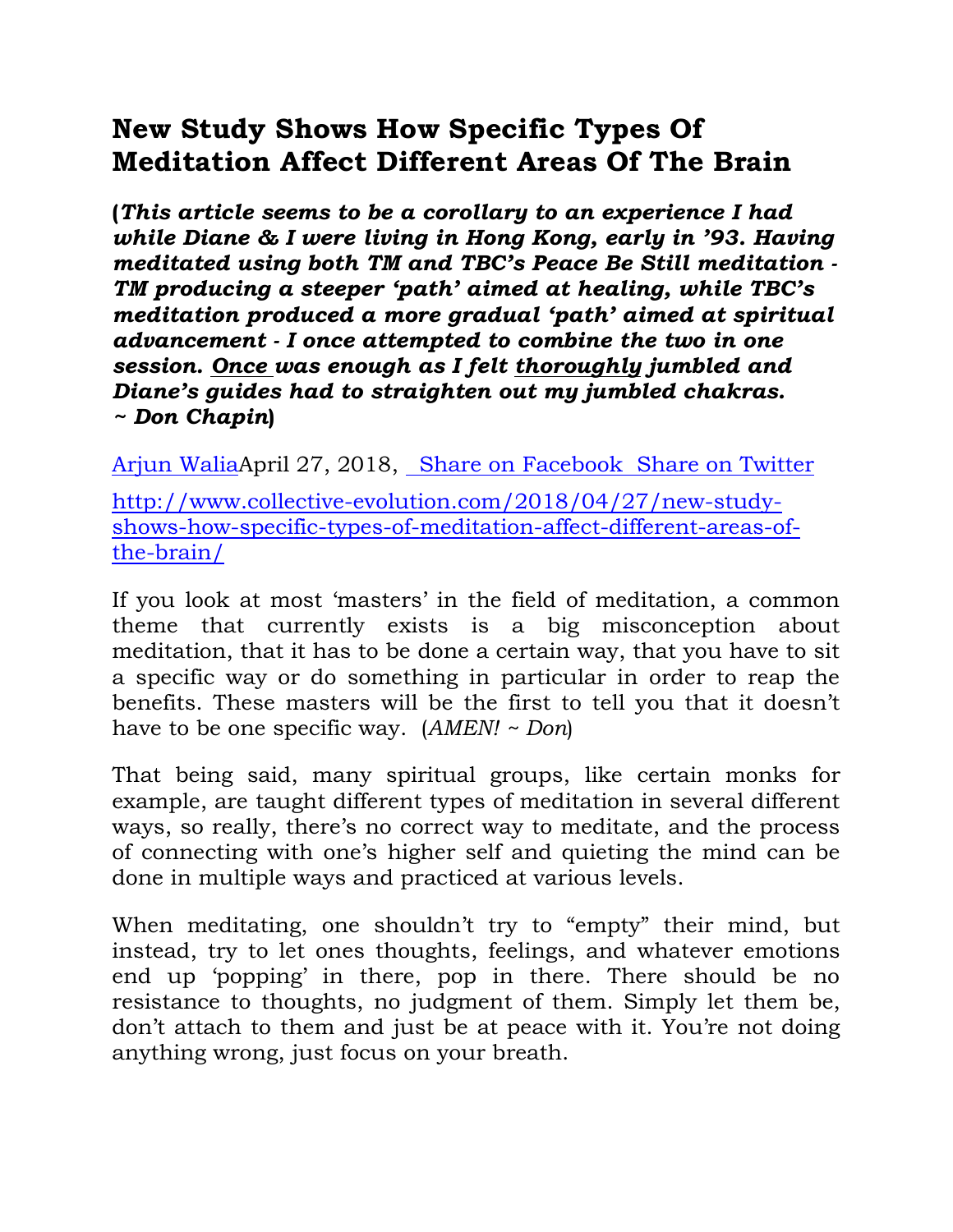Personally, I believe that meditation is a state of being more than anything else. Throughout the day, one can resist judging their thoughts, letting them flow until they are no more, or just be in a constant state of peace and self awareness. Contrary to popular belief, you can meditate anywhere, it can be done before bed, in the shower, while you are going for a walk, or even while washing the dishes. (*Including a 'walking meditation' or even while driving in a no-traffic area. ~ Don Chapin*)

That being said, I do also believe, speaking from my experience, that sitting down and doing the proper breath work and being present is a slightly different method and can sometimes create a more powerful experience, but there seems to be different variations of the exact same thing.

What's interesting about meditation is the fact that it's been practiced for thousands of years, and several ancient cultures were well aware of not only the non-physical benefits but its physical benefits as well, something modern day science is just starting to discover.

One of the [most recent studies](http://advances.sciencemag.org/content/3/10/e1700489) has found that different types of meditation can actually effect different areas of the brain.

As [Alice G. Walton,](https://www.forbes.com/sites/alicegwalton/) a writer for Forbes points out,

## **"Meditation and mindfulness training have accumulated some impressive evidence, suggesting that the practices can change not only the structure and function of the brain, but also our behaviour and moment-to-moment experience."**

She is correct, probably even more so than she knows. The evidence showing just how strong the mind-body connection is can actually be overwhelming. In fact, studies in the field of parapsychology have just as much, if not more, statistical significance via peer-reviewed research than the science which has been published to approve several different drugs, like antiplatelets, or the science that shows a daily dose of aspirin can help prevent a heart attack. It was [published in 1999,](http://www.ics.uci.edu/~jutts/JSE1999.pdf) by a statistics professor at UC Irvine.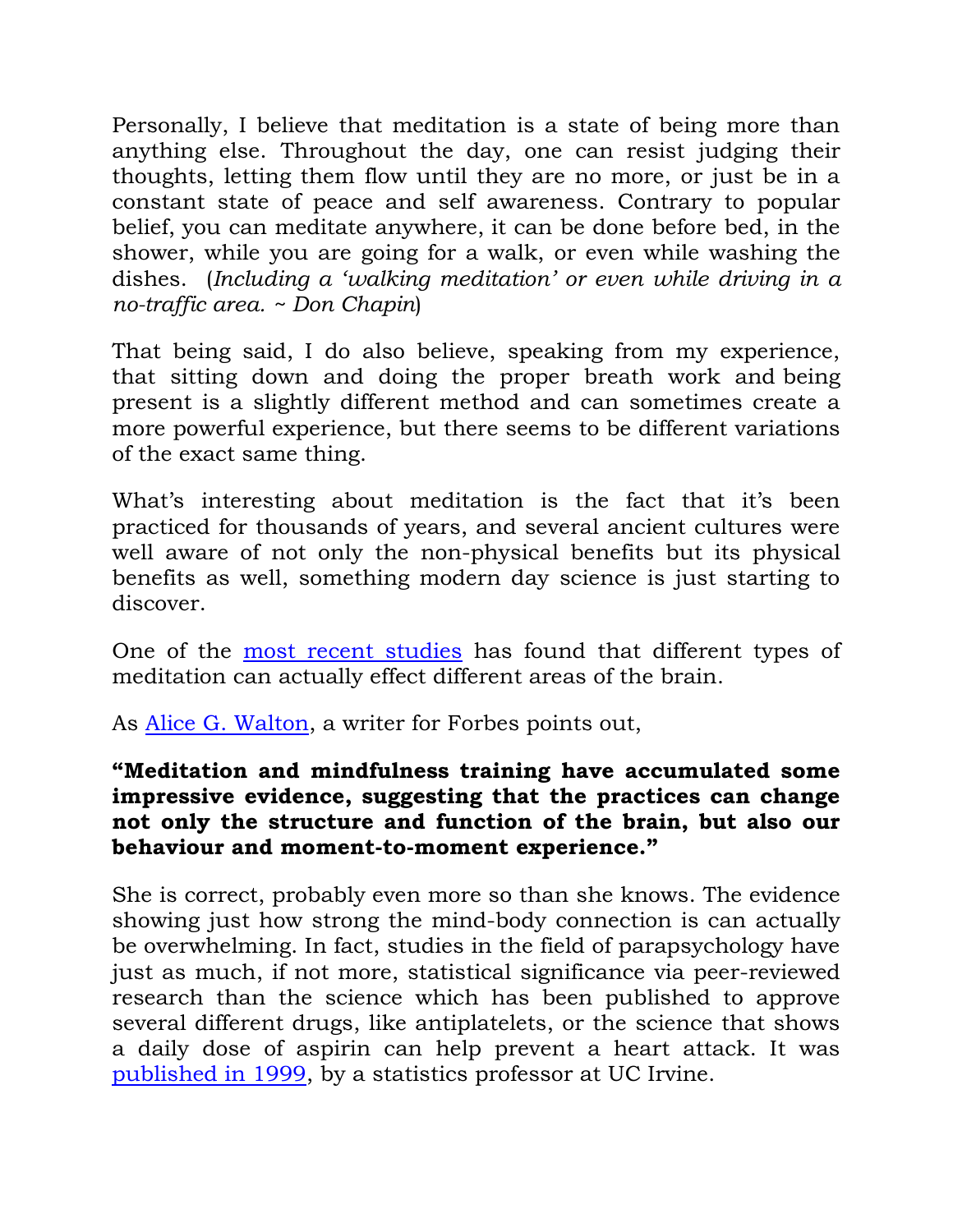This new study, which was recently published by the Max Planck Institute found that three different types of meditation are associated to changes in corresponding brain regions.

Watson goes on to explain,

**"Participants, who were between 20 and 55 years of age, engaged in three different types of training for three months each, totaling a nine-month study period. The first training was dubbed the "Presence" module, and was very similar to focused awareness meditation, an ancient practice that's been studied a lot in recent years. In this study, participants learned to focus their attention, bringing it back when it wandered, and to attend to the breath and to their internal body sensations."**

The second phase of training was called "Affect," and its purpose was to increase compassion and empathy for others. The participants learned about a specific meditation dealing with "loving-kindness," and again, the sole intention here was to enhance one's compassion and empathy.

The last one was called the "Perspective" module, where the focus was simply to observe one's own thoughts without judgment, while enhancing their understanding towards the perspectives of other people.

The researchers hypothesized that these methods would lead to volume increases in corresponding parts of the brain. Numerous studies have proven the many physiological benefits of meditation, and the latest one comes from Harvard University of a [study](http://news.harvard.edu/gazette/story/2011/01/eight-weeks-to-a-better-brain/) conducted by Harvard researchers at Massachusetts General Hospital (MGH) who determined that meditation literally rebuilds the brain's [grey matter](http://www.princeton.edu/~achaney/tmve/wiki100k/docs/Grey_matter.html) in just eight weeks. It's the very first study to document that meditation produces changes in grey matter over time.

This recent [study](http://advances.sciencemag.org/content/3/10/e1700489) found the same thing, and they discovered that when they scanned the participants' brains at the end of each module and then compared the groups against one another: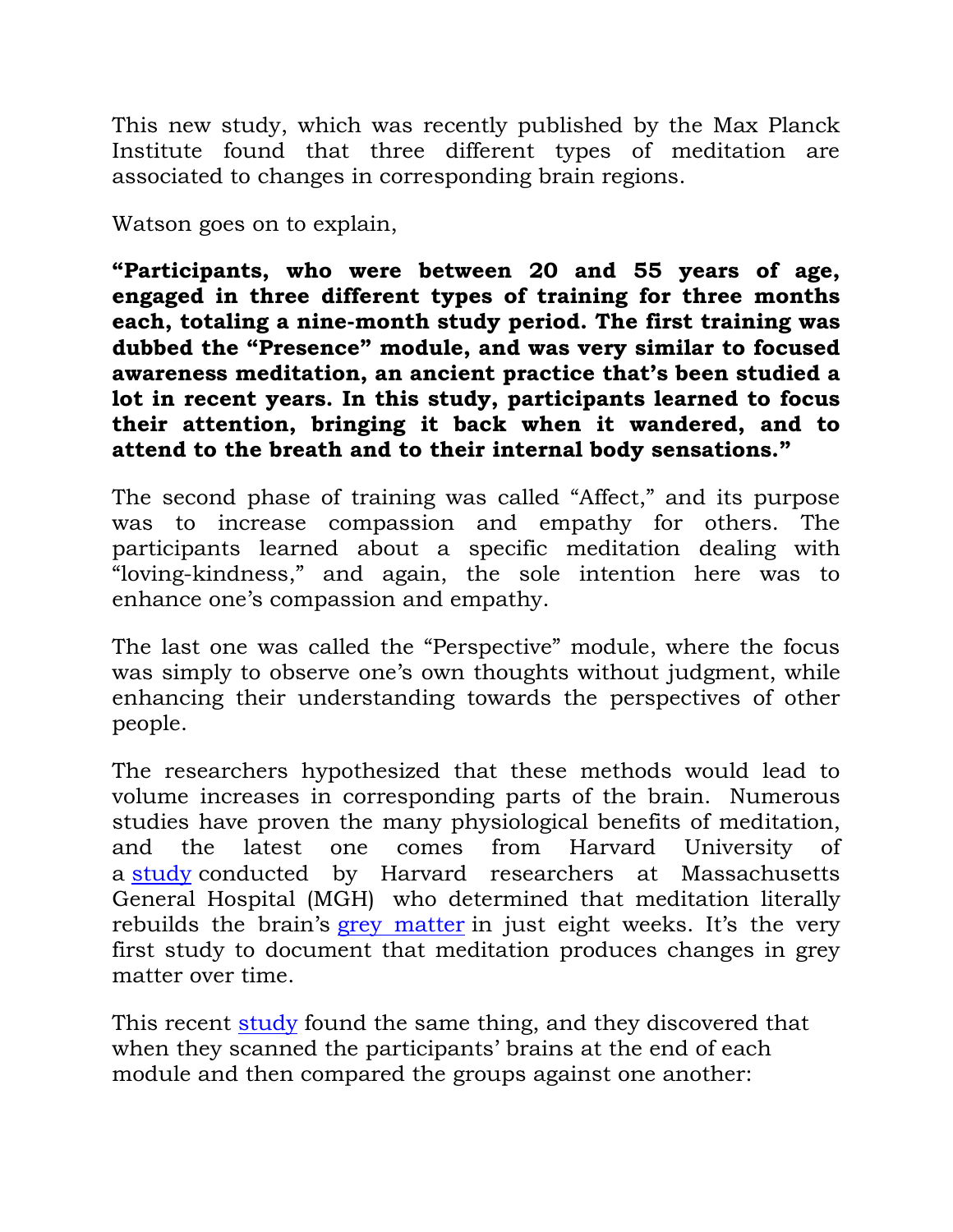**"Training in Presence was linked to enhanced thickness in the anterior prefrontal cortex (PFC) and the anterior cingulate cortex (ACC), which are known to be strongly involved in attention. Affect training was linked to increased thickness in regions known to be involved in socially driven emotions like empathy: and Perspective training associated with changes in areas involved in understanding the mental states of others, and, interestingly, inhibiting the perspective of oneself."**

These results further elaborate on a wealth of previous studies showing what meditation can do to the brain.

Walton goes on to emphasize,

**"Lots of research has found that experienced meditators have significantly altered brain structure and function, but a growing number of studies has also found that relatively brief meditation training in novices (for instance, the well-known eight-week MBSR program) can also shift brain function, improve well-being, and reduce symptoms of depression and anxiety."**

The authors of the study mention:

**"With growing globalization, interconnectedness, and complexity of our societies, 'soft skills' have become increasingly important…Social competences, such as empathy, compassion, and taking the perspective of another person, allow for a better understanding of others' feelings and different beliefs and are crucial for successful cooperation."**

## **Why This Is Relevant & Important**

Imagine if this type of practice became a requirement of multiple school boards, what do you think would happen? For most of us, since the day we are born we're all encouraged to follow the same path, and one of those paths is spending a large portion of our lives, for many years, for the entire day, at school. Then, as we age into adults, we do the same thing with 'work.' This type of human experience is far from natural, which is why I believe it to be one of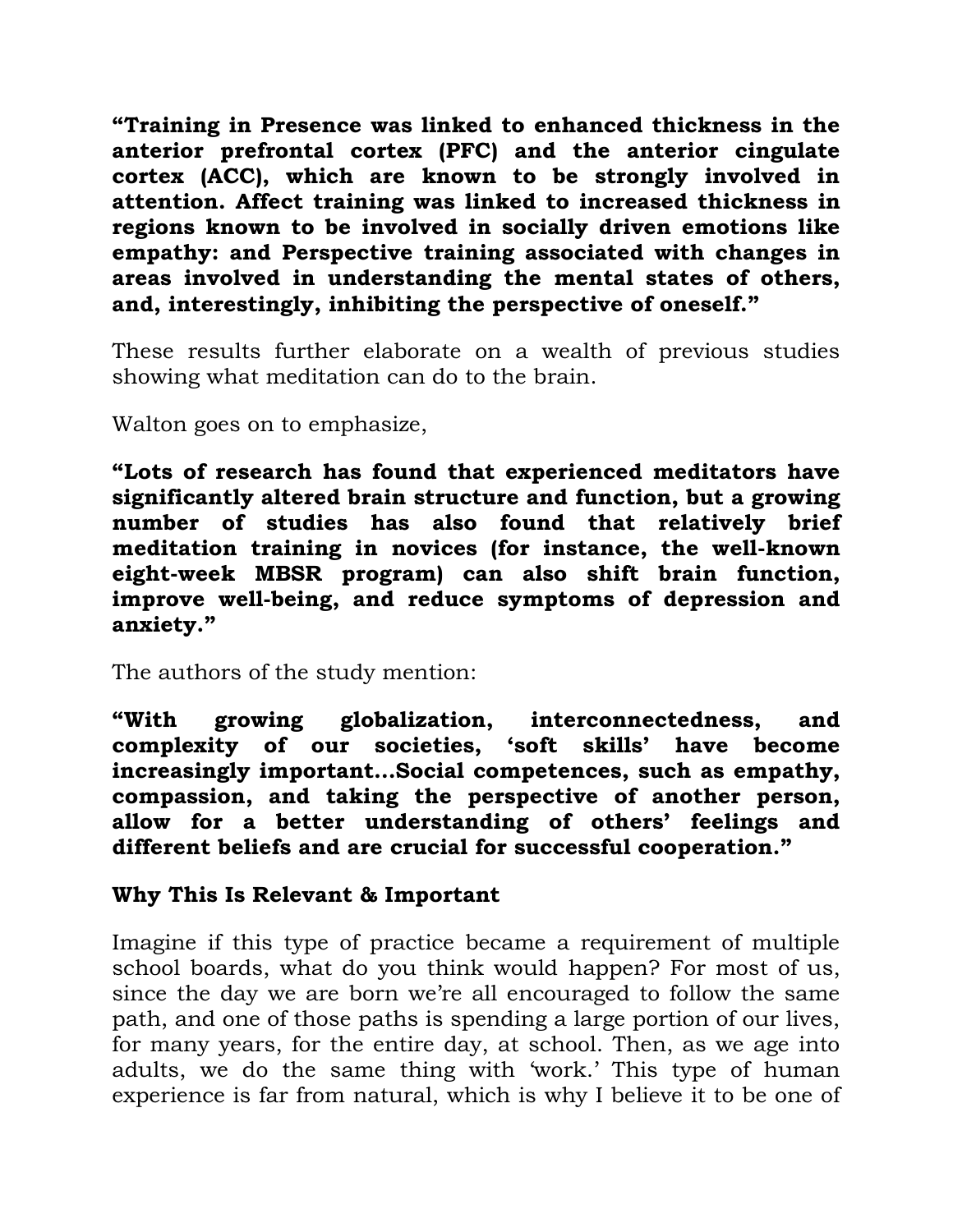the reasons (out of many) that stress, diseases, and mental health issues, among other rates, continue to rise exponentially.

While going through this process, we're never really taught how to question the experience, we simply comply and are never really taught any sort of emotional education, at all. We don't learn to deal with our emotions, we don't learn about empathy, compassion, and stepping into another persons shoes… We're not really taught what we are naturally gifted with from birth. It's our empathy and compassion, our concern for others that makes human beings so special, but growing up, we don't really talk about these things.

The world is changing in many different ways, and awareness about this kind of practice is spreading around like it never has before. Multiple schools are incorporating mindfulness education into their programs, and many parents from my generation are also incorporating these important concepts into their child's development.

This is great to see, and as time unfolds, the more we tap into nonphysical science and its tremendous benefits, the more we will speed up the changes that are so desperately needed on our planet right now.

## **Related CE Articles:**

[Scientists Demonstrate What Meditation Does To Your Gut & Your](http://www.collective-evolution.com/2016/06/28/scientists-demonstrate-what-meditation-does-to-your-gut-your-brain/)  [Brain](http://www.collective-evolution.com/2016/06/28/scientists-demonstrate-what-meditation-does-to-your-gut-your-brain/)

[Mind-Body Connection During Meditation Can Now Be Measured](http://www.collective-evolution.com/2017/06/03/mind-body-connection-during-meditation-can-now-be-measured-thanks-to-science/) – [Thanks To Science](http://www.collective-evolution.com/2017/06/03/mind-body-connection-during-meditation-can-now-be-measured-thanks-to-science/)

[Study Outlines What Prayer, Meditation & Yoga Can Do To The](http://www.collective-evolution.com/2018/03/24/study-outlines-what-prayer-meditation-yoga-can-do-to-the-human-body/)  [Human Body](http://www.collective-evolution.com/2018/03/24/study-outlines-what-prayer-meditation-yoga-can-do-to-the-human-body/)

[Physicists Examine Consciousness & Conclude The Universe Is](http://www.collective-evolution.com/2016/02/07/physicists-examine-consciousness-conclude-the-universe-is-spiritual-immaterial-mental/)  [Spiritual, Immaterial & Mental](http://www.collective-evolution.com/2016/02/07/physicists-examine-consciousness-conclude-the-universe-is-spiritual-immaterial-mental/)